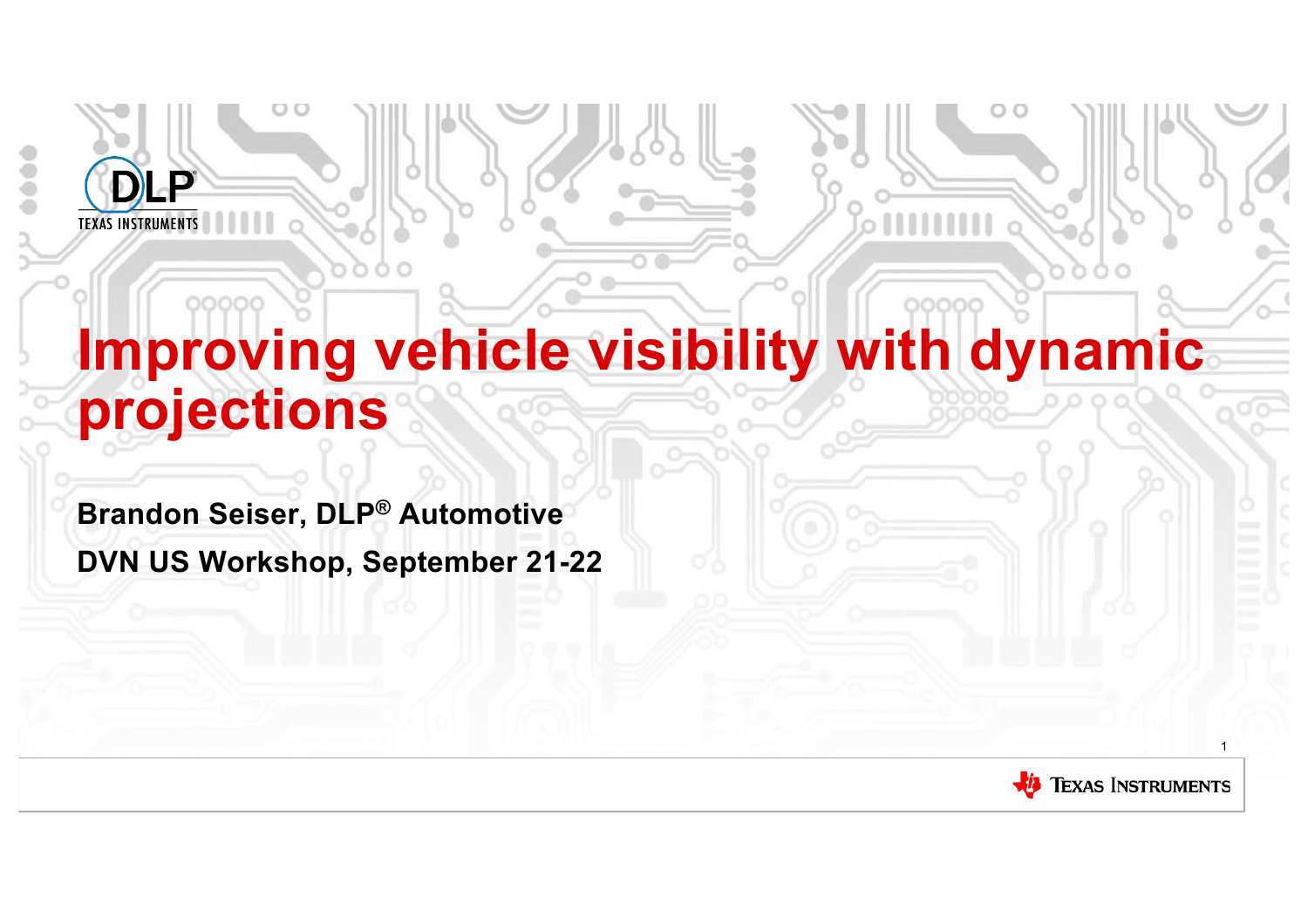# **Agenda**

- Industry pull for dynamic ground projections (DGPs)
- Can ground projections help road users?
- How much brightness is needed for useful ground projections?
- Where can projectors be installed around the vehicle?
- How can Texas Instruments DLP® Technology improve ground projections?

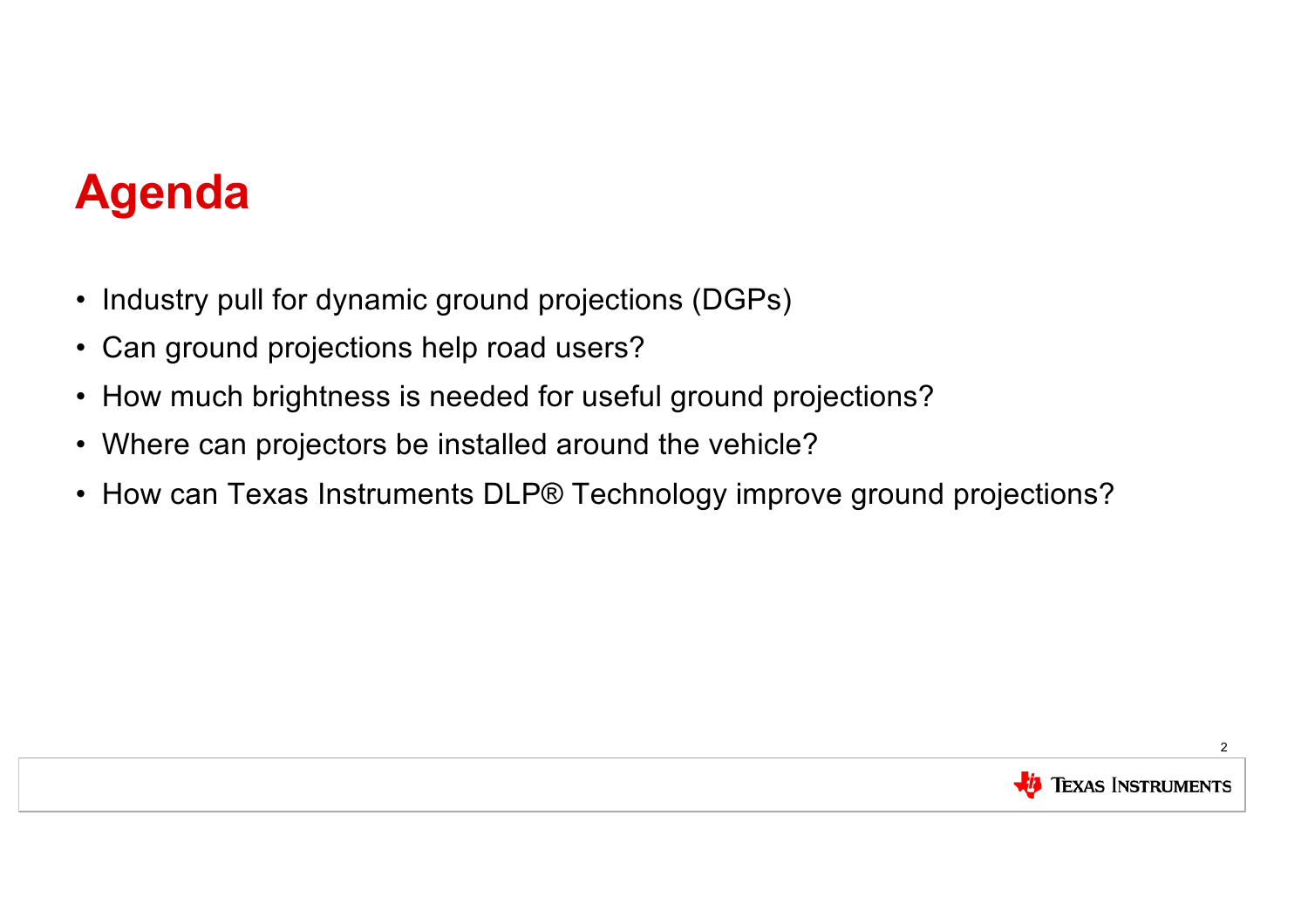# **Industry pull for ground projections**



Audi showing extended turn signaling on the A6 eTron concept [\(LINK](https://www.youtube.com/watch?v=JR1zYuUhxeQ))

OsramContinential showing many use cases for ground projection on their website [\(LINK](https://www.osram-continental.com/solutions/projection-solutions))

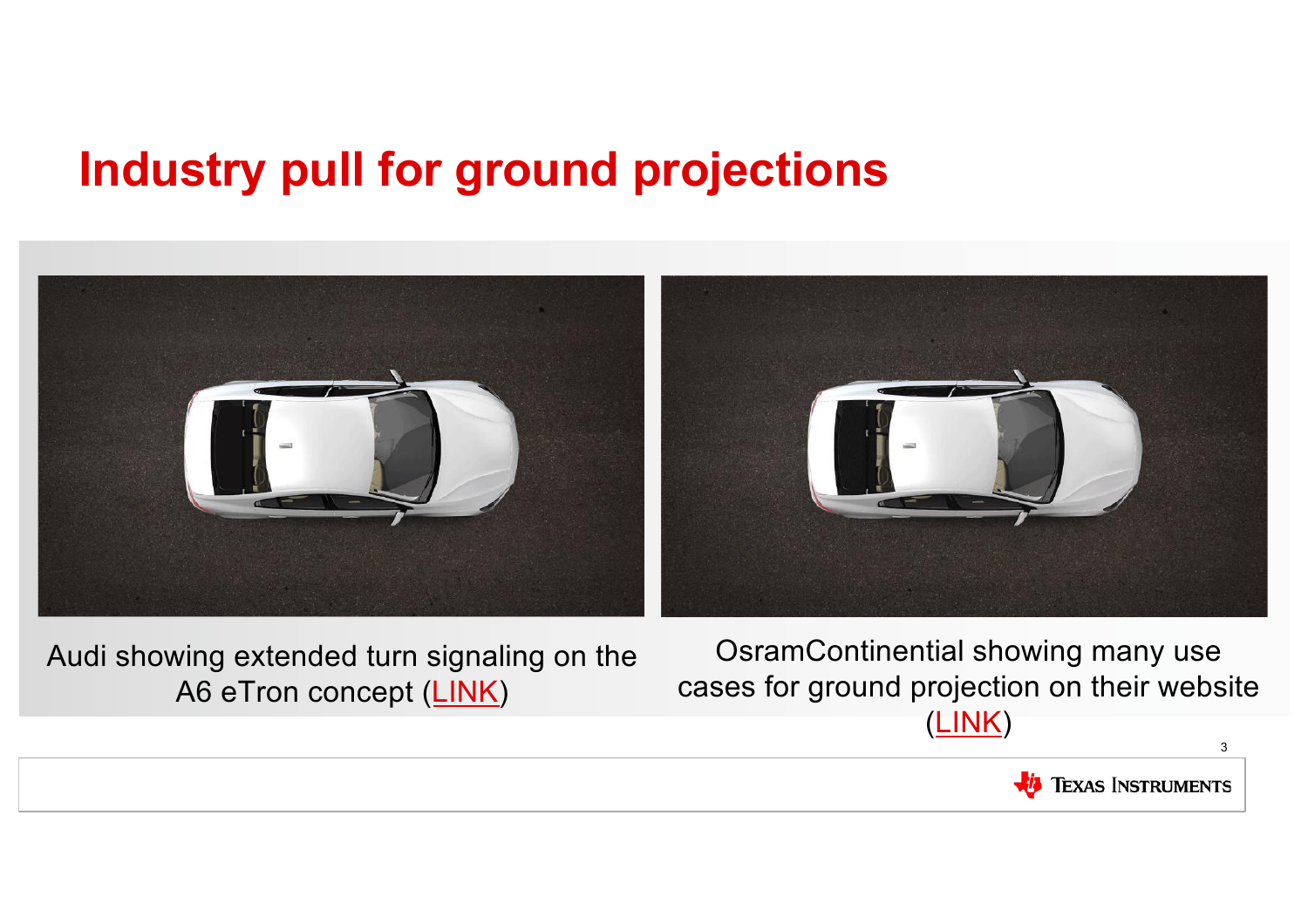### **Ground projections can help users**

### **Recent Study**

"Impact of Advanced Lighting Function based on Road Projection for Departing Indication in Parking Lots" from ISAL 2019

Participants were tested to see if projections indicating a reversing car in a parking garage improved detection.



### **Conclusions**

"First, it is shown that the projected signal is better detected than reverse lights, also combined with a longer detection range for pedestrians and cyclists."

"Furthermore, evaluations of the test participants during the questionnaire show that the projected signal is well accepted (good intention to use) and that it is linked to a favourable attitude and perceived safety, itself related to a perceived utility."

S. Azouigui, B. Barbedette, S. Saudrais und Y. Sortais, "Impact of Advanced Lighting Function based on Road Projection for Departing Indication in Parking Lots" in *13th International Symposium on Automotive Lighting*, Darmstadt, 2019.

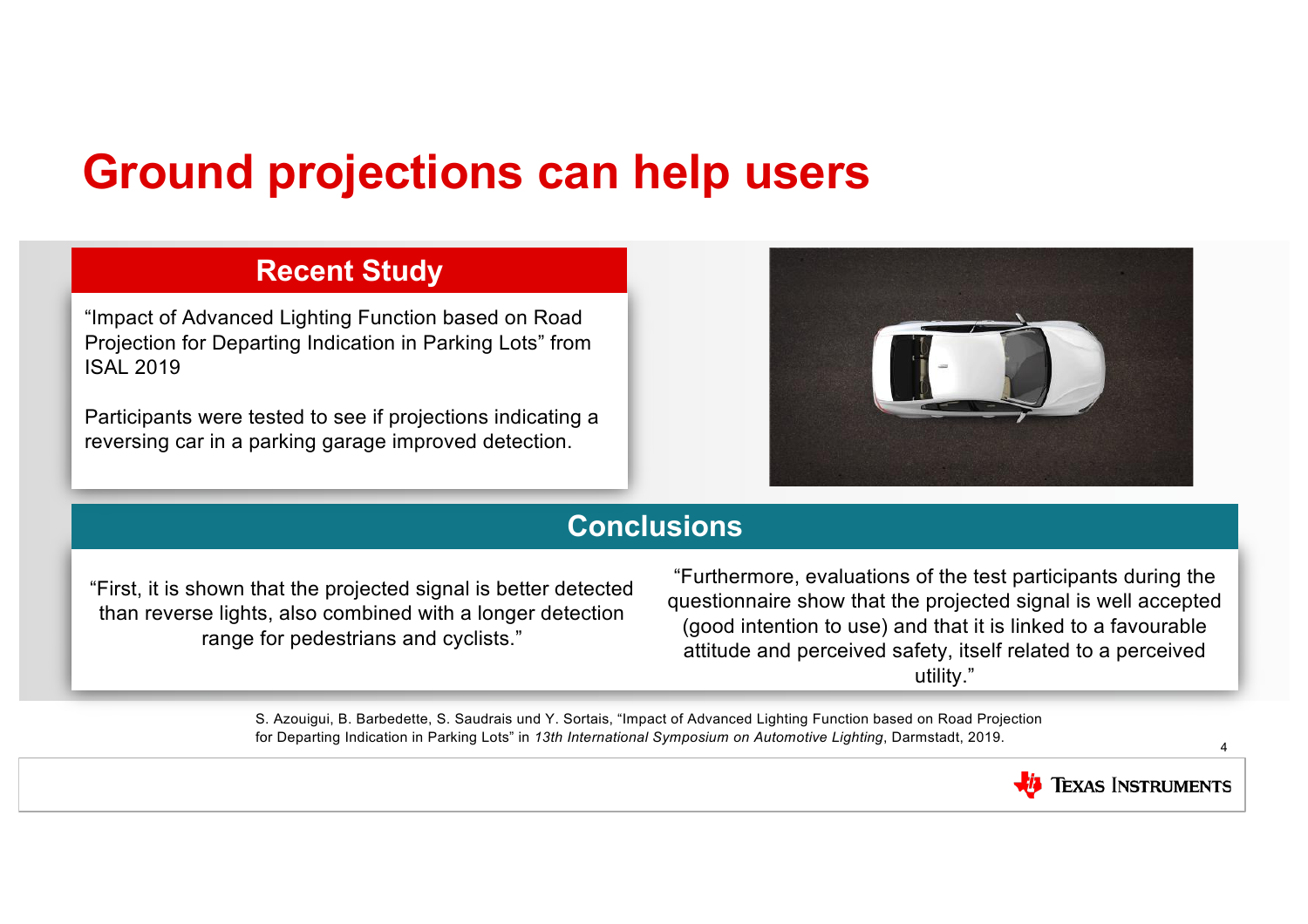### **How much brightness is needed?**

| <b>External factors impacting brightness</b> |            |  |
|----------------------------------------------|------------|--|
| <b>Ambient Lighting Conditions</b>           |            |  |
| Twilight                                     | 10.8 lux   |  |
| <b>Full Moon</b>                             | 0.108 lux  |  |
| Starlight                                    | 0.0011 lux |  |
| <b>Projection Surface Reflectivity</b>       |            |  |
| Cement                                       | 0.47       |  |
| Asphalt                                      | 0.15       |  |
| Grass                                        | 0.20       |  |
| Gravel                                       | 0.29       |  |
| Dirt                                         | 0.15       |  |
|                                              |            |  |

### **Luminance Contrast Ratio (LCR)**



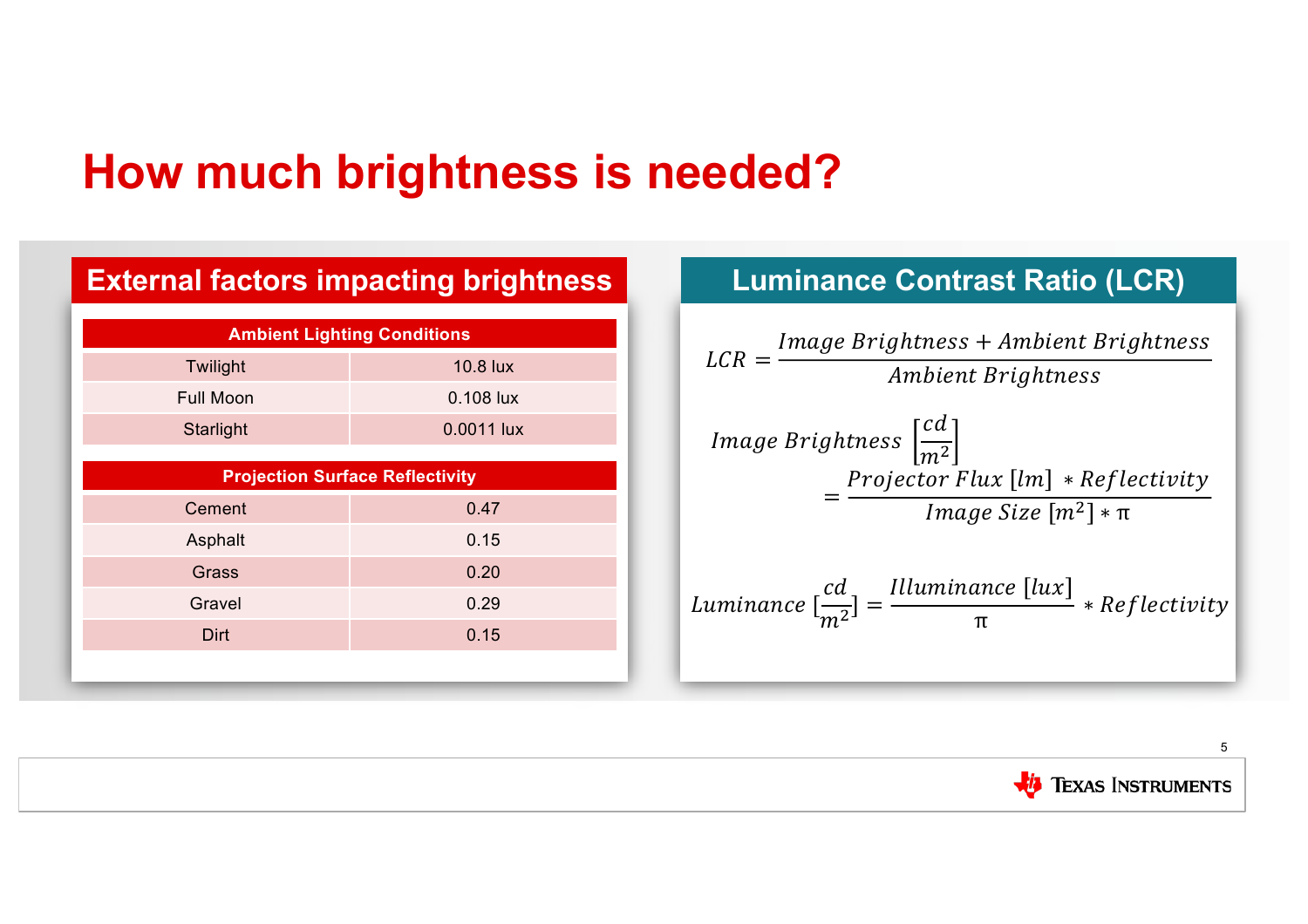### **Brightness requirements – Example calculation**

| <b>External factors impacting brightness</b> |            |  |
|----------------------------------------------|------------|--|
| <b>Ambient Lighting Conditions</b>           |            |  |
| Twilight                                     | 10.8 lux   |  |
| <b>Full Moon</b>                             | 0.108 lux  |  |
| Starlight                                    | 0.0011 lux |  |
| <b>Projection Surface Reflectivity</b>       |            |  |
| Cement                                       | 0.47       |  |
| Asphalt                                      | 0.15       |  |
| Grass                                        | 0.20       |  |
| Gravel                                       | 0.29       |  |
| Dirt                                         | 0.15       |  |
|                                              |            |  |

#### **Luminance Contrast Ratio (LCR)**  $LCR = \frac{Image~Brightness + 1.62}{1.62}$  $\frac{1.62}{1.62}$  = 6 14.58  $\left[\frac{cd}{m^2}\right]=\frac{Projector\ Flux\ [lm]\ *0.47}{1\ [m^2]*\pi}$ Ambient Brightness  $\left[\frac{cd}{m^2}\right] = \frac{10.8 \left[lux}{\pi}\right]$  $* 0.47 = 1.62$  $Image~Brightness = 14.58$  $cd$  $\frac{1}{m^2}$ ] Projector Flux  $[lm] = 54.14$ Minimum LCR is 2-4 *Image Size* =  $1.33m * 1m = 1m^2$

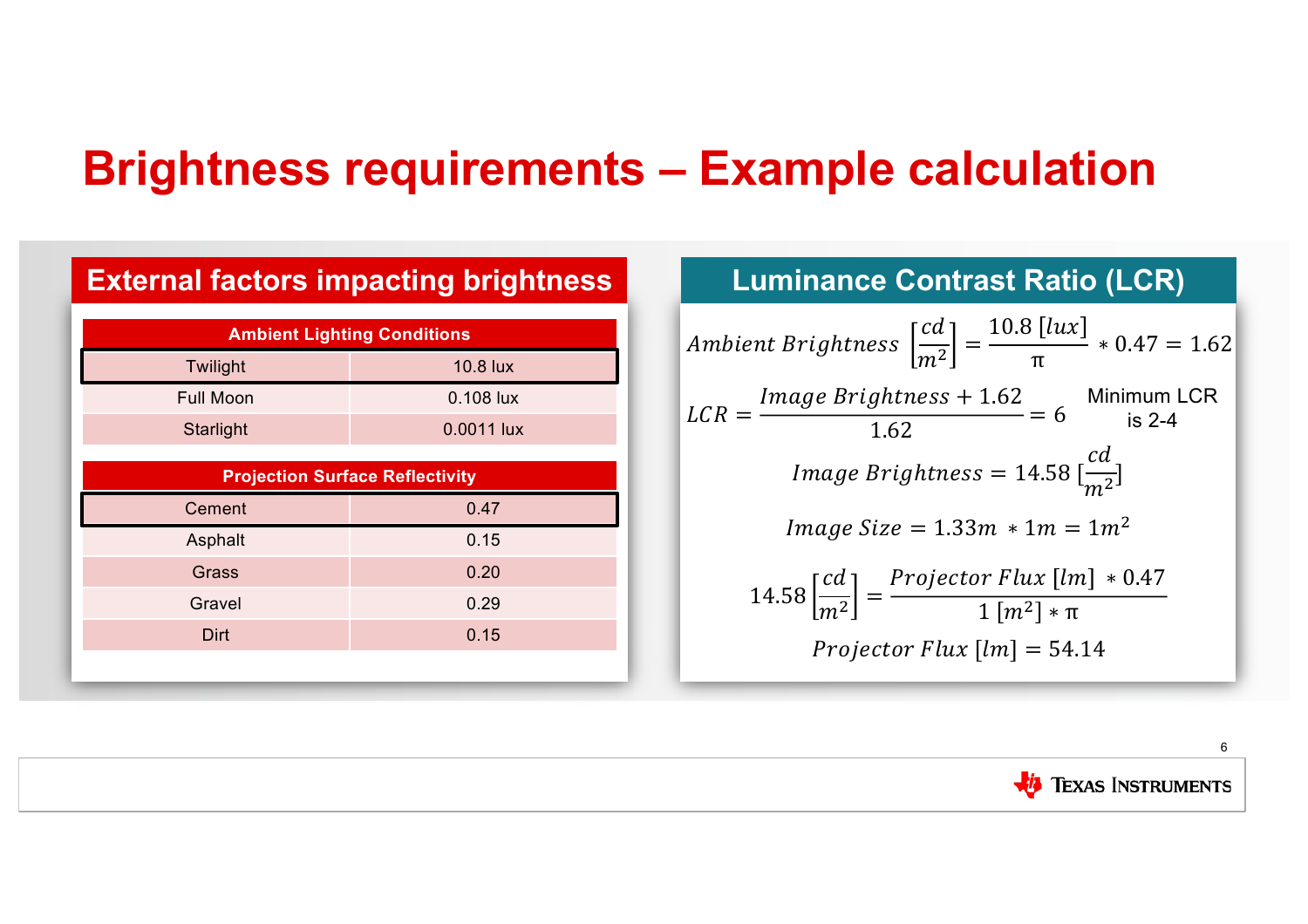### **Projector mounting locations & 360° orchestration**



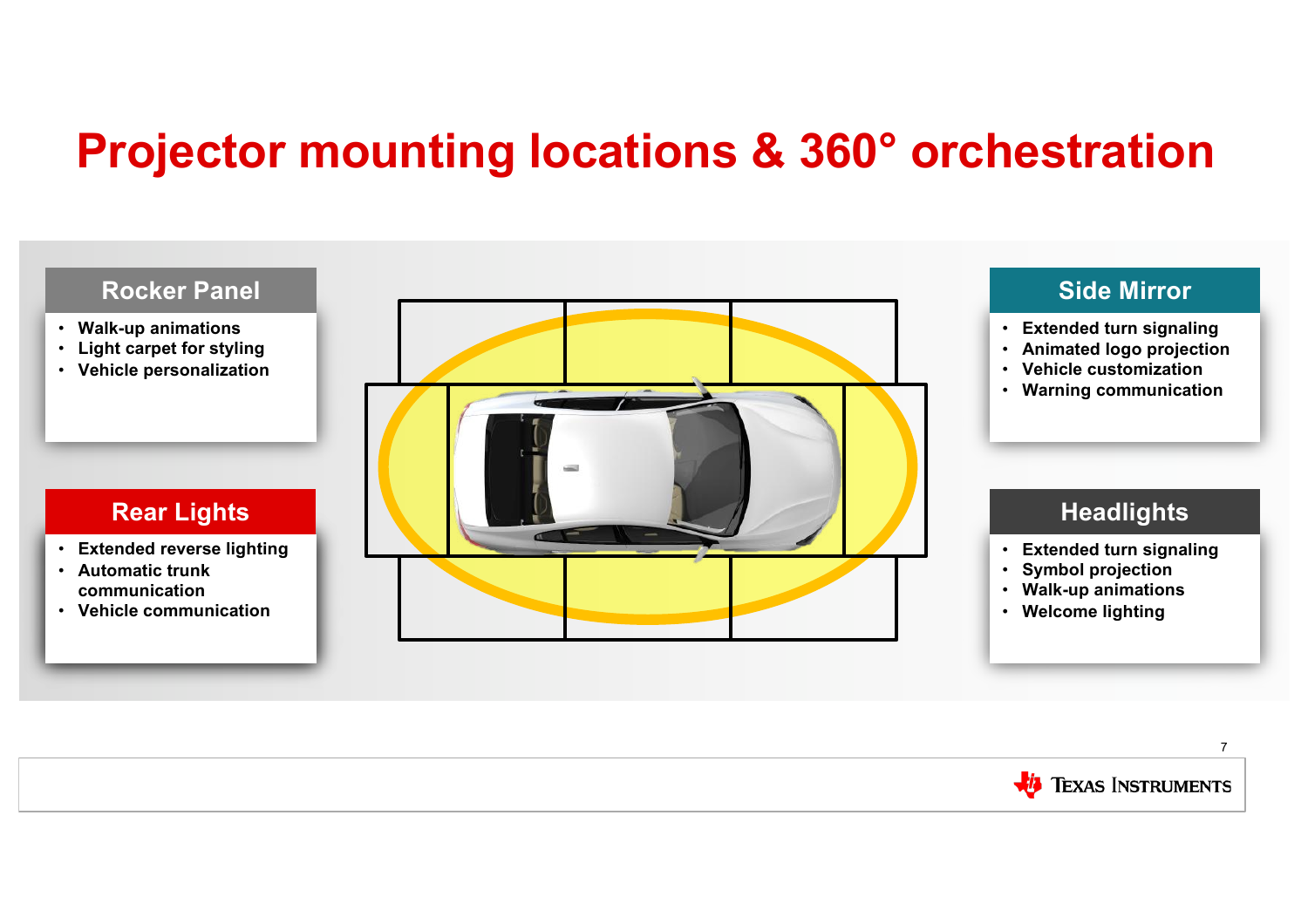### **Demo video for DGP use cases**